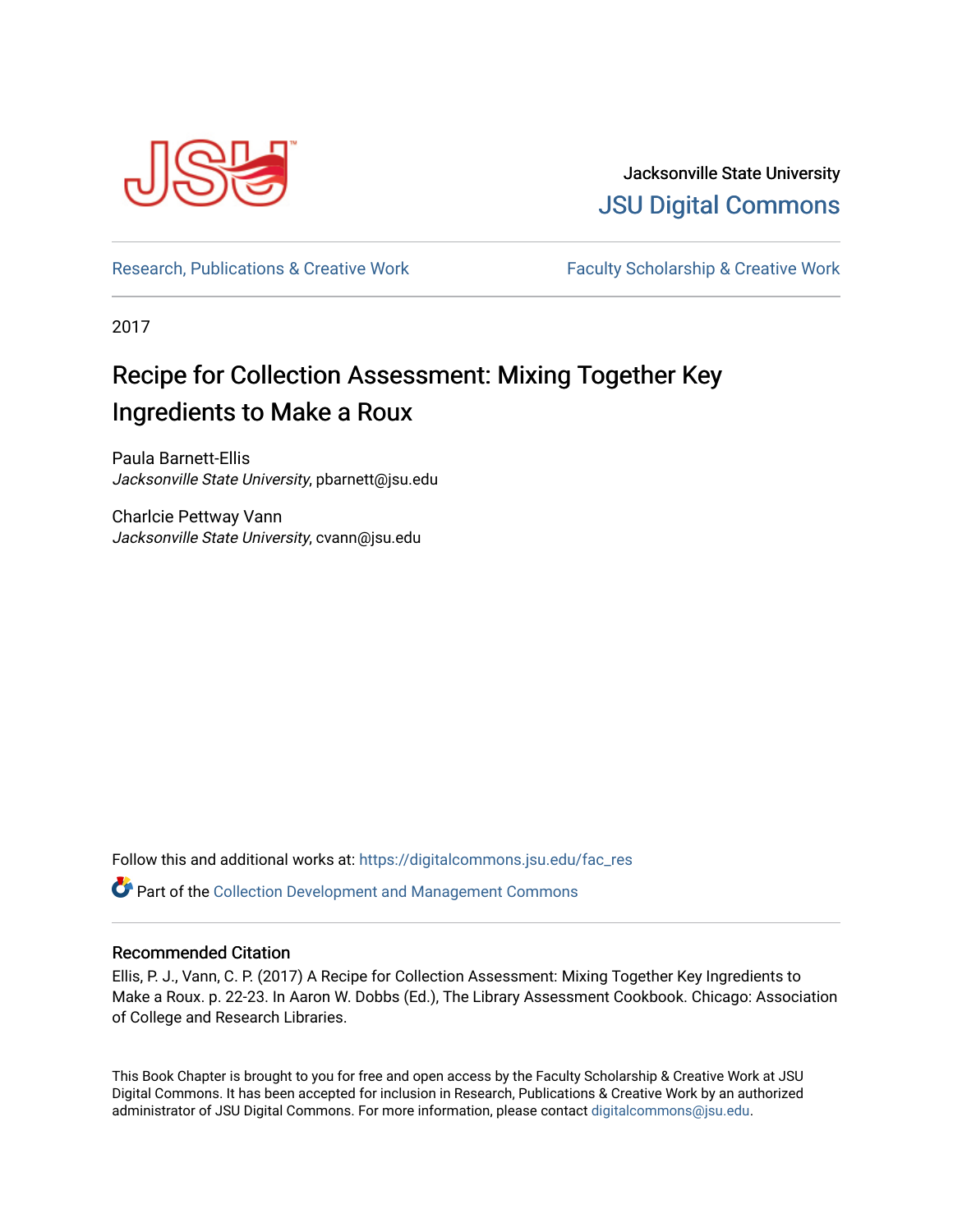# Recipe for Collection Assessment:

## *Mixing Together Key Ingredients to Make a Roux*

Houston Cole Library collection assessments give an overall quantitative review of a specific collection and its strengths and weaknesses. These numbers, along with narrative sections, help to justify expenditures, enhance the university's curriculum, help with collection development and management, and support program accreditation.

*Paula Barnett-Ellis, Jacksonville State University, [pbarnett@jsu.edu;](mailto:pbarnett@jsu.edu) Charlcie Pettway Vann, Jacksonville State University, [cvann@jsu.edu](mailto:cvann@jsu.edu)*

### **NUTRITION INFORMATION**

Collection assessments are conducted at the Houston Cole Library to ensure that current programs are supported adequately and to find out if materials are needed for newly added programs.

Collection Development and Assessment website (<http://libguides.jsu.edu/cmdg>) serves up assessments as well as links to the Collection Management and Development Policy [\(http://www.jsu.edu/library/pdfs/](http://www.jsu.edu/library/pdfs/policies/cmd.pdf) [policies/cmd.pdf\)](http://www.jsu.edu/library/pdfs/policies/cmd.pdf) and Collection Assessments Guide ([http://www.jsu.edu/library/docs/](http://www.jsu.edu/library/docs/Collection_Assessments_Guide.ppt) Collection Assessments Guide.ppt).

For a lighter collection assessment, eliminate unnecessary text and fold in numbers using the short form. An example may be seen here: [http://www.jsu.edu/library/docs/](http://www.jsu.edu/library/docs/assessments/Auxiliary Sciences Short Form.docx) [assessments/Auxiliary Sciences Short Form.](http://www.jsu.edu/library/docs/assessments/Auxiliary Sciences Short Form.docx) [docx](http://www.jsu.edu/library/docs/assessments/Auxiliary Sciences Short Form.docx)

#### **DIETARY STANDARDS**

ACRL *Standards for Proficiencies for Assessment Librarians and Coordinators* Standard 3, Assessment Methods and Strategies, 3.1, 3.2, 3.3, 3.4

#### **COOKING TIME**

Subject specialists usually have an academic year to prepare collection assessments. A shorter timeframe may be necessary if information is needed for program reaccreditation reports or new programs. Assessments are conducted approximately every five years.

#### **COOKING TECHNIQUE**

Chefs are the subject librarians, who prepare assessment reports using either a detailed long method with conspectus worksheets or a short method with more statistics and less narrative.

#### **INGREDIENTS**

- Relevant bibliographies for checking
- Lists of recommended books or journals in professional journals
- Electronic resources, such as *Doody's Core Titles in the Health Sciences* or database subject lists

### **INGREDIENTS NOTES**

Assessment reports on various Library of Congress subjects have the same basic structure, with some differences to fit subjects. A condensed form is conducted for subject areas that do not have degree programs.

#### **THE ASSESSMENT**

- Assemble ingredients with the assistance of the technical services and acquisition departments in preparing needed data
- Check bibliographies
- Compile numbers in conspectus call number ranges, using the appropriate method for your integrated library system

#### *Basic Structure of Assessments*

An introduction outlines the current collection level. This is based on collecting and acquisition activity and how well a collection can support academic degree programs.

The holdings section lists the current number of titles in relevant Library of Congress subject headings.

Electronic services access is provided by a list of periodical databases in the specific subjects of each assessment, as well as